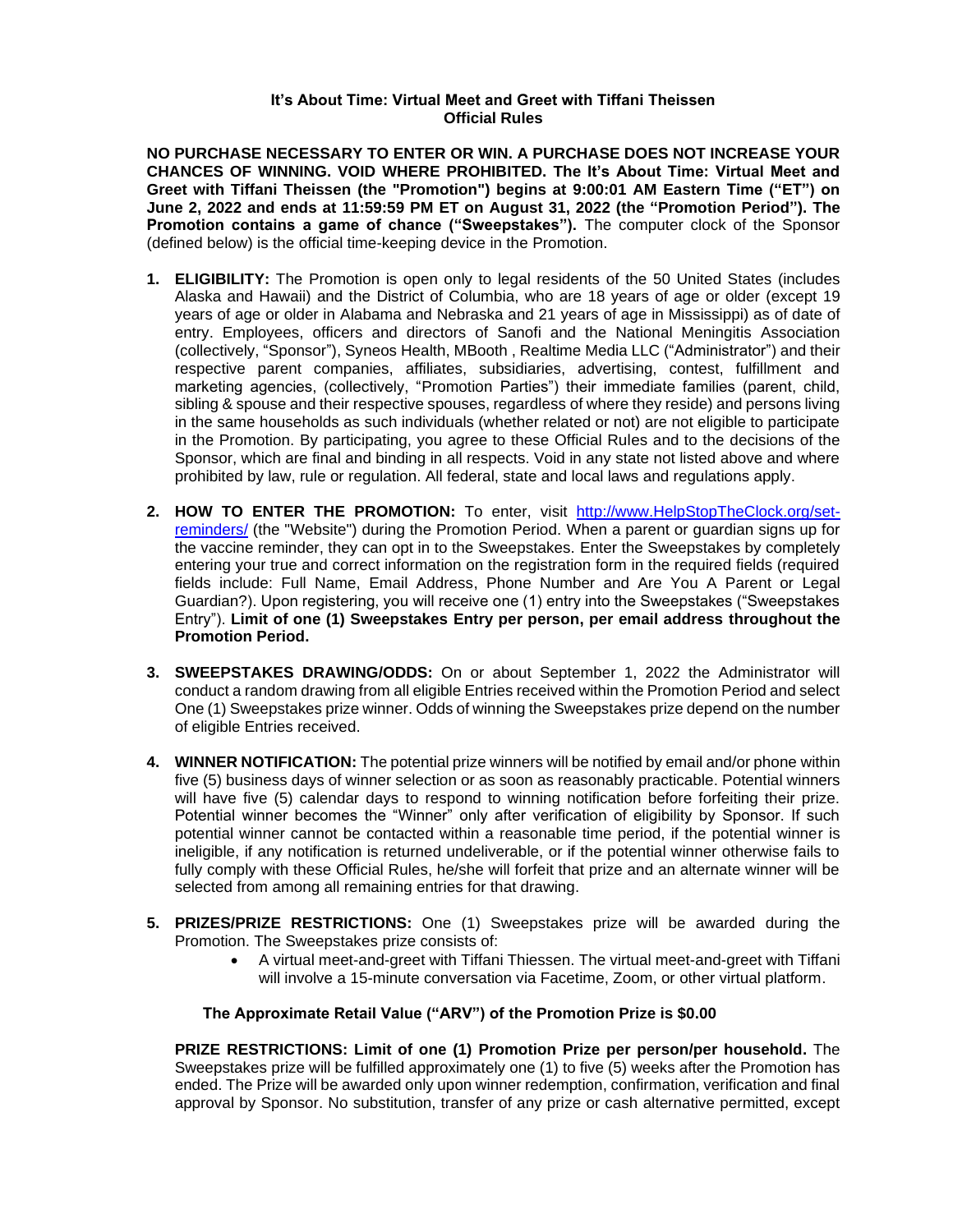by Sponsor who reserves the right, in its sole discretion, to substitute a prize of equal or greater value, if prize, or portion of prize, becomes unavailable. Promotion Parties are not responsible for late, lost, stolen, damaged, delayed, or undelivered prizes.

PRIZES ARE AWARDED "AS IS" WITH NO GUARANTEE. ALL WARRANTIES, WHETHER EXPRESS OR IMPLIED, INCLUDING THE WARRANTIES OF MERCHANTABILITY AND FITNESS FOR A PARTICULAR PURPOSE, ARE HEREBY DISCLAIMED BY THE PROMOTION PARTIES. ALL PRIZE DETAILS ARE AT SPONSOR'S SOLE DISCRETION. ANY COSTS AND EXPENSES ASSOCIATED WITH PRIZE ACCEPTANCE AND USE NOT SPECIFIED HEREIN AS BEING PROVIDED ARE WINNERS' SOLE RESPONSIBILITY.

- **6. GENERAL:** Each winner hereby expressly grants to the Promotion Parties and their respective designees all rights to use and publish his/her name, likeness (photographic or simulated), voice, and province of residence for all purposes, including without limitation, advertising, marketing, promotional and publicity purposes in connection with this Promotion ("Advertising"), in any and all media now or hereafter devised, worldwide in perpetuity, without any form of notice or any amount or kind of compensation or permission, except where prohibited by applicable law. All copyright, trademark or other intellectual property rights in such Advertising shall be owned by Sponsor and/or its licensors, and each winning participant hereby disclaims and waives any claim of right to such Advertising. Such Advertising shall be solely under the control of Sponsor and/or its licensors, and each winner hereby waives any claim of control over the Advertising content as well as any possible claims of misuse of such winning recipient's name, likeness or voice under contract, tort or any other theory of law. The Promotion Parties do not assume any responsibility for any disruption in the Promotion, including but not limited to the failure or interruption of Facebook or any internet service provider. In the event there is a discrepancy or inconsistency between disclosures and other statements contained in any Promotion materials and the terms and conditions of these Official Rules, these Official Rules shall prevail, govern, and control. In no event will more prizes be awarded than those listed in Rule #5. All federal, state, and local laws and regulations apply. All decisions as to these Official Rules and interpretations thereof are exclusively within the sole discretion of the Promotion Parties and may be changed from time to time without notice. The Promotion Parties reserve the right to cancel or modify the Promotion at any time without notice. A potential winner may be requested to provide the Sponsor with proof that the potential winner is the authorized account holder of the email address associated with the winning Entry. If, in Sponsor's sole determination, a dispute cannot be resolved, the Entry will be deemed ineligible. Entries generated by a script, macro or other automated means will be disqualified. Entries that are incomplete, garbled, or corrupted are void and will not be accepted.
- **7. CONDUCT:** By participating in this Promotion, you agree to be bound by these Official Rules and the decisions of the Promotion Parties, which shall be final, binding and non-appealable in all respects. Failure to comply with these Official Rules may result in disqualification. The Promotion Parties reserve the right at their sole discretion to disqualify any individual found to be tampering with the participation process or the operation of the Promotion, or to be acting in any manner deemed by the Promotion Parties to be in violation of the Official Rules, or to be acting in any manner deemed by the Promotion Parties to be unsportsmanlike or disruptive, or with intent to annoy, abuse, threaten or harass any other person and void all associated Entries and/or registrations. CAUTION: ANY ATTEMPT BY A USER, YOU OR ANY OTHER INDIVIDUAL TO DELIBERATELY DAMAGE OR UNDERMINE THE LEGITIMATE OPERATION OF THE PROMOTION IS A VIOLATION OF CRIMINAL AND CIVIL LAWS, AND SHOULD SUCH AN ATTEMPT BE MADE, THE PROMOTION PARTIES RESERVE THE RIGHT TO SEEK DAMAGES AND OTHER REMEDIES (INCLUDING ATTORNEYS' FEES) FROM ANY SUCH PERSON TO THE FULLEST EXTENT PERMITTED BY LAW.
- **8. LIMITATIONS OF LIABILITY:** The Promotion Parties assume no responsibility or liability for (a) lost, late, stolen, undelivered, inaccurate, incomplete, delayed, misdirected, damaged or garbled registrations, Entries, URLs, or emails; (b) any incorrect or inaccurate Entry information, or for any faulty or failed electronic data transmissions; (c) any unauthorized access to, or theft, destruction or alteration of Entries or registrations at any point in the operation of this Promotion; (d) any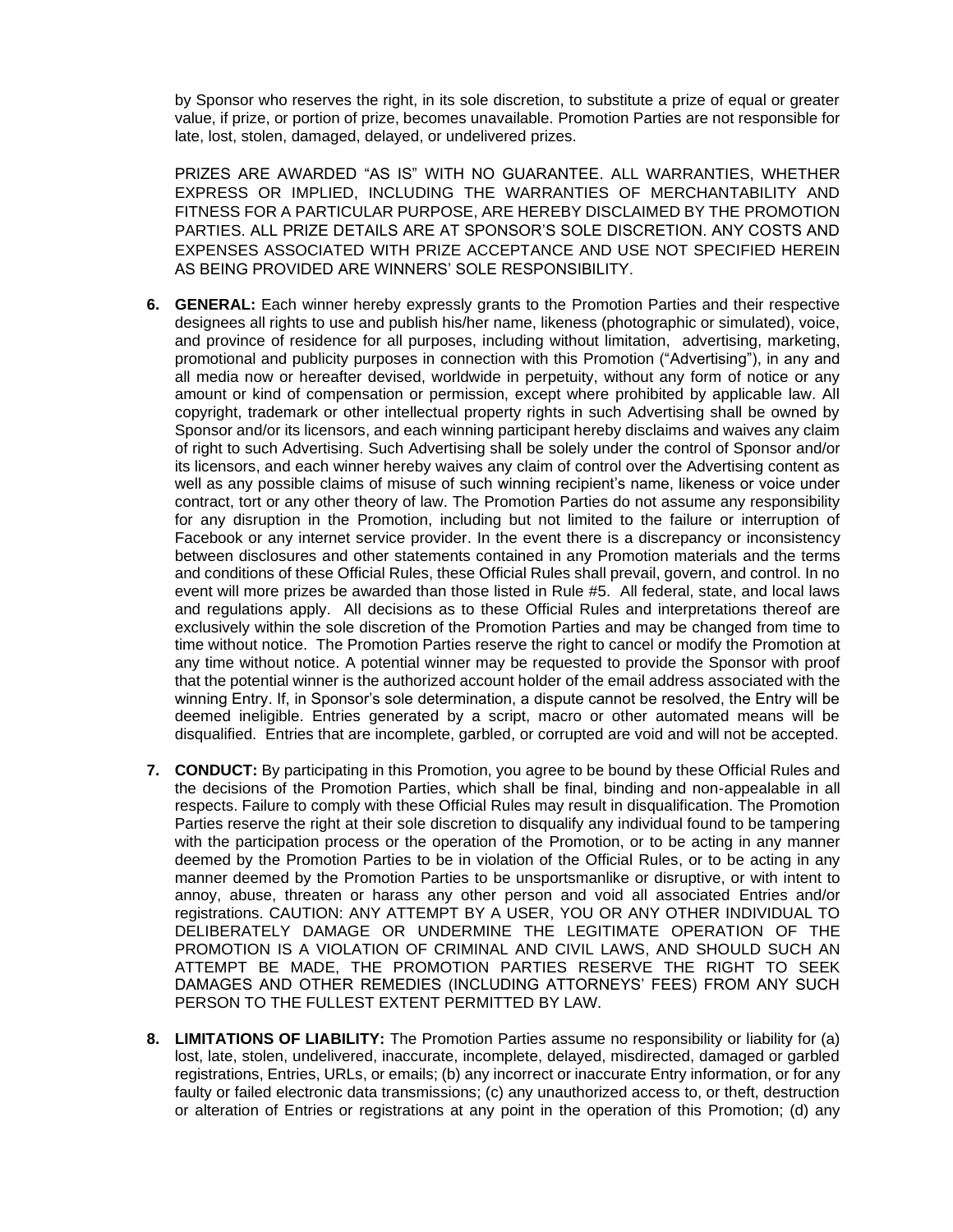technical malfunction, failure, error, omission, interruption, deletion, defect, delay in operation or communications line failure, regardless of cause, with regard to any equipment, systems, networks, lines, cable, satellites, servers, computers or providers utilized in any aspect of the operation of the Promotion; (e) inaccessibility or unavailability of the Internet or the Web Site or any combination thereof or for computer hardware or software malfunctions, failures or difficulties, or other errors or difficulties of any kind whether human, mechanical, electronic, computer, network, typographical, printing or otherwise relating to or in connection with the Promotion, including, without limitation, errors or difficulties which may occur in connection with the administration of the Promotion, the processing of Entries, social networking posts, or registrations, the announcement of the prizes, or in any other Promotion-related materials; or (f) any injury or damage to participants or to any other person's computer which may be related to or resulting from any attempt to participate in the Promotion. If, for any reason, the Promotion (or any part thereof) is not capable of running as planned for reasons which may include, without limitation, infection by computer virus, tampering, unauthorized intervention, fraud, technical failures, or any other causes which may corrupt or affect the administration, security, fairness, integrity or proper conduct of this Promotion, then the Promotion Parties reserve the right at their sole discretion to cancel, terminate, modify or suspend the Promotion in whole or in part. If terminated, the Promotion Parties will award the prizes from among all non-suspect, eligible Entries received for the Promotion up to the time of such action.

- **9. RELEASES:** All participants, as a condition of participation in this Promotion, agree to release, hold harmless and indemnify the Promotion Parties from and against any and all third-party liability, claims, damages, or actions of any kind whatsoever for injuries, damages, or losses to persons or property which may be sustained, in whole or in part, directly or indirectly, in connection with (i) participation in any aspect of the Promotion, (ii) the receipt, ownership or use of the prize awarded, including any travel associated with any prize, (iii) participant's registration material on any related website, or (iv) any typographical or other error in these Official Rules.
- **10. CHOICE OF LAW AND JURISDICTION:** Except where prohibited, all issues and questions concerning the construction, validity, interpretation, and enforceability of these Official Rules, or the rights and obligations of entrants or winners, Sponsor, and administrator in connection with this Promotion, shall be governed by, and construed in accordance with, the laws of the Commonwealth of Pennsylvania, without giving effect to any choice of law or conflict of law rules or provisions (whether of the Commonwealth of Pennsylvania or any other jurisdiction), which might otherwise cause the application of the laws of any jurisdiction other than the Commonwealth of Pennsylvania**.** Any action seeking legal or equitable relief arising out of or relating to the Promotion or these Official Rules shall be brought only in the courts of the Commonwealth of Pennsylvania. You hereby irrevocably consent to the personal jurisdiction of said courts and waive any claim of forum non-convenience or lack of personal jurisdiction they may have.
- **11. PRIVACY:** Except as noted in these Official Rules, information collected for this Promotion is used only for the purpose of Promotion administration and winner notification and will not be re-used, sold or shared in any manner by the Promotion Parties or any third parties unless you have elected to receive additional information or promotional material from the Sponsor, or a third party. By participating in the Promotion, participant agrees to all of the terms and conditions of the Sponsor's Privacy Policy, which is available at https://www.sanofi.us/en/legal-notice#Privacypolicy and Administrator's Privacy Policy at https://www.rtm.com/wpcontent/uploads/2018/07/privacypolicy.pdf. In the event of any discrepancy between the Sponsor's Privacy Policy and these Official Rules, these Official Rules shall control and govern.
- **12. TAX INFORMATION:** All federal, state, local, and other taxes on prizes and any other costs and expenses associated with prize acceptance and use not specified herein as being provided, are the sole responsibility of the applicable winner.
- **13. WINNERS LIST:** To receive the list of winners of prizes, send a #10 self-addressed, stamped envelope for receipt by September 15, 2022 to: It's About Time: Virtual Meet and Greet with Tiffani